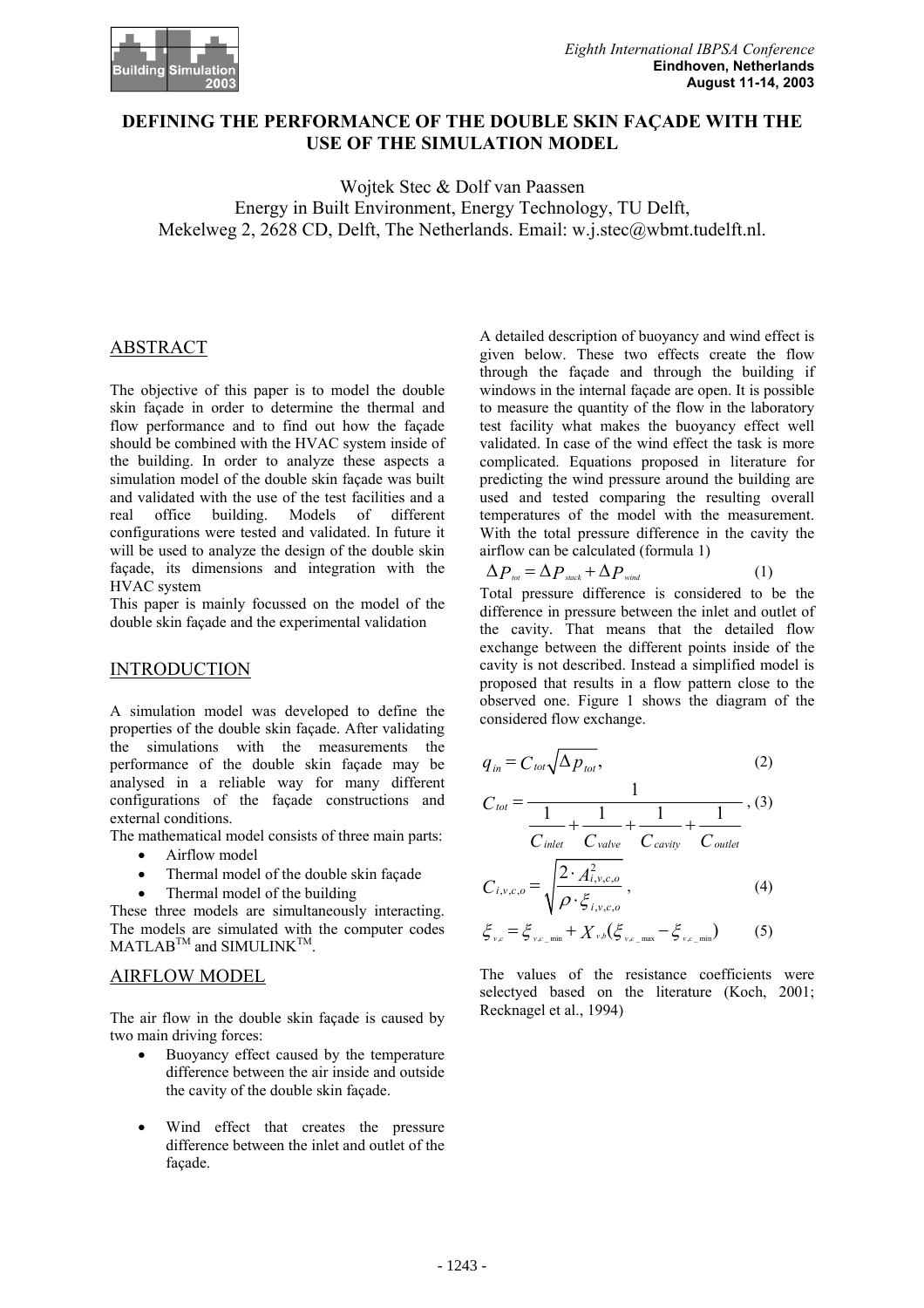| Table 1. The values of the |
|----------------------------|
| resistance coefficients    |

| Coefficient                                       | Value |
|---------------------------------------------------|-------|
| $\xi_{\scriptscriptstyle inlet}$                  | 2,01  |
| $\xi_{\it valve\_max}$                            | 0,78  |
| $\boldsymbol{\xi}_{\textit{value}\_\textit{min}}$ | 100   |
| $\mathcal{E}_{\textit{cavity}_{\text{max}}}$      | 1,60  |
| $\mathcal{E}_{\textit{cavity\_min}}$              | 1,90  |
| $\xi_{_{\textit{\scriptsize\textit{outlet}}}}$    | 1,45  |

It is assumed that there are two flows which can be superimposed. These are the main flow (qin) and the flow qturb entering and leaving the cavity through the junctions openings due to the turbulence of the wind.

The airflow entering the façade is calculated with formula 2. It summarizes the resistance of the façade, so it represents the total flow through the cavity, in case windows and openings between the panels of the inside surface are closed.

The outlet airflow of the cavity is the difference of the flow inside the cavity and the ventilation flow through the window.

$$
q_{out} = q_{in} - q_{vent},\tag{6}
$$

Where flow through the window is calculated based on the Paassen and Gröninger (1998)

$$
q_{vent} = A_{eff} \sqrt{\frac{2}{10^{-3.333y + 2.198} \rho}} \sqrt{\Delta p_{window}}, \quad (7)
$$
  

$$
A_{eff} = \sqrt{\frac{1}{(h_w b_w)^2} + \frac{1}{(2 \cdot h_w \cdot b_w \cdot \sin(0.5\varphi) + h_w^2 \cdot \sin(\varphi))} }
$$
(8)

The room pressure is created by the pressure around the building and by the mechanical ventilation system. Here it is supposed that pressure inside depends only on the ventilation system.

The turbulence flow entering and leaving the cavity through the openings between the junctions of the glass panels is calculated with the formulas 9 and 10 (van Paassen & van Galen, 1995). Formula 9 calculates the flow for the weather side and formula 10 for the lee side of the building. These formulas are based on experiments done in a confined test cell at various windows openings and wind speed and directions. Although the junction's openings are not completely the same as windows openings it is supposed that the equations can be used for describing the ventilation through the turbulence of the wind. There is a simplification made in estimating the effect of this flow. It is assumed that the air is flowing alternating in and out the cavity. That means that the  $q_{\mu\nu}$  influence only the temperature inside of the cavity, no airflow.

$$
q_{turb} = 0.05 A_{junction} + 0.035 v_{wind} A_{junction}^{0.39}, \quad (9)
$$
  

$$
q_{turb} = 0.05 A_{junction} + 0.009 v_{wind} A_{junction}^{0.16}, \quad (10)
$$

#### **Buoyancy effect**

The buoyancy effect is caused by a difference in temperature between the air in the cavity and the outside air. To determine the quantity of the stack effect the laboratory test facility was used.

The test facility is situated inside the laboratory. It consists of a cavity formed by a front surface of glass and a well insulated back wall. In between an electric heating mat is mounted. During the measurements it was protected from the air movements inside of the laboratory. This allows for the assumption that the only driving force of the flow inside of the cavity of the test facility is the buoyancy effect.

The pressure difference in the model was calculated with the formula  $(11)$ :

$$
\Delta p_{\text{stack}} = \left[ \frac{\theta_c - \theta_o}{273 + \frac{\theta_c + \theta_o}{2}} \right] \cdot g \cdot h \cdot \rho, \quad (11)
$$

The airflow is defined with the Bernoulli formula:

$$
\Delta p_{stack} = \sum_{1}^{n} \xi_{i,v,c,o} \cdot \frac{1}{2} \cdot \rho \cdot \upsilon^{2},
$$
\n
$$
\Delta p_{stack} = \sum_{1}^{n} \xi_{i,v,c,o} \cdot \frac{1}{2} \cdot \rho \cdot \omega^{2} =
$$
\n
$$
\sum_{1}^{n} \xi_{i,v,c,o} \cdot \frac{1}{2} \cdot \rho \cdot \left(\frac{q}{Ai}\right)^{2} =
$$
\n
$$
\frac{1}{2} \cdot \rho \cdot q^{2} \cdot \sum_{1}^{n} \left(\xi_{i,v,c,o} \cdot \frac{1}{A_{i}^{2}}\right),
$$
\n(13)

Because  $A_i$  is the same for every part of the model  $(A<sub>i</sub>=0.1m2$  for every part of the model) then final shape is following:

$$
\Delta p_{\text{stack}} = 0.5 \cdot \rho \cdot \frac{1}{A_i^2} \cdot q^2 \cdot \sum_{1}^{n} \xi_{i,v,c,o}
$$
(14)

$$
q = A_i \left[ \frac{\Delta p_{stack} 2}{\rho \sum_{i=1}^{n} \xi_{i,v,c,o}} \right]^{0.5}
$$
 (15)

The validation was carried out as follows. With the mentioned formulas the airflow was calculated with the measured temperatures and the resulting calculated value was compared with the measured one (figure 2). The average difference between the calculated flows is 0.0011m3/s. This means a fault of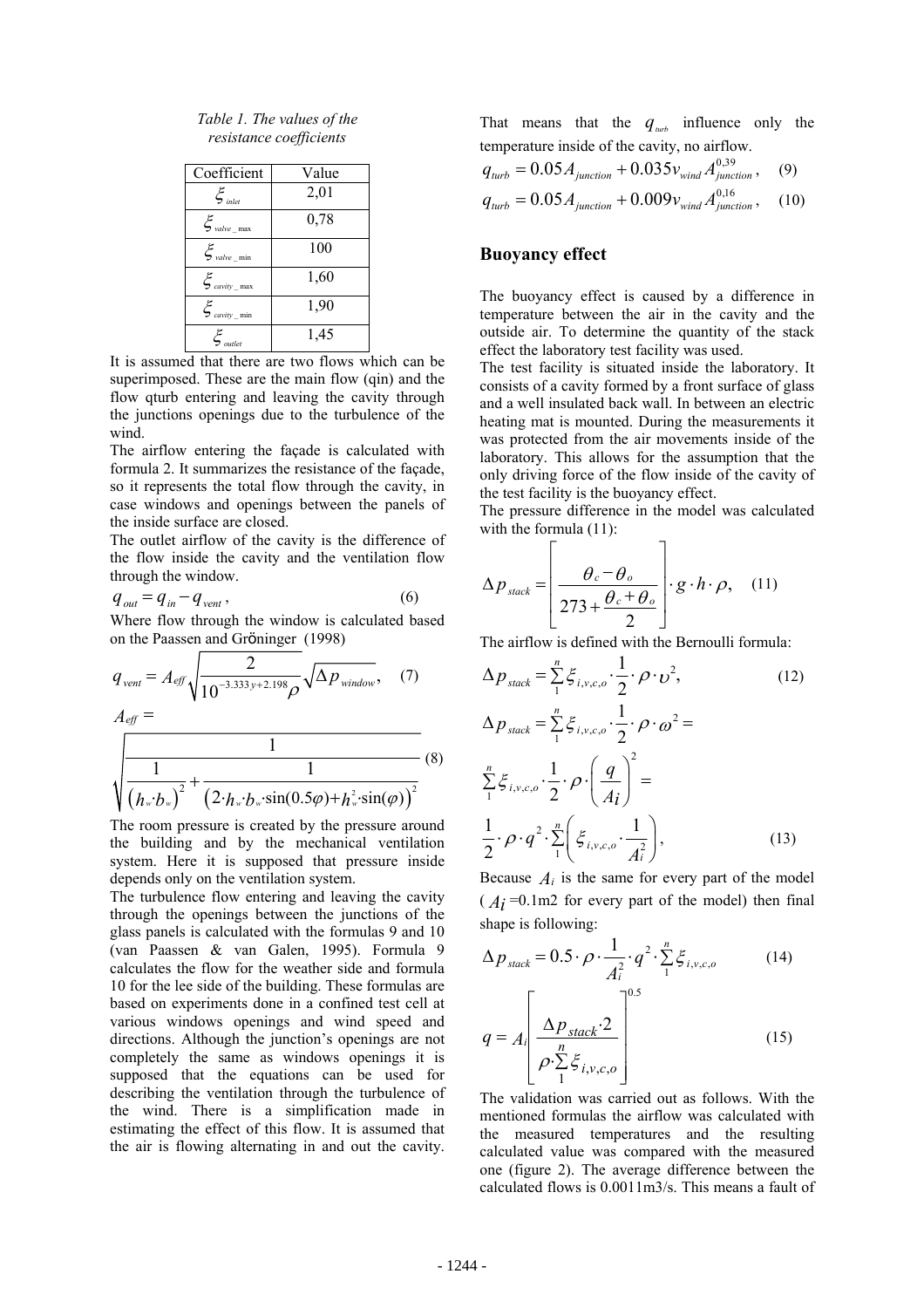4.17%. This fault is not caused by the calculation method only. The accuracy of the airflow measurement instrument itself is of the order of 5%. Moreover we should assume that there are some leakages in the system. Taking this into account it can be concluded that the model predicts the air flow in the cavity in an acceptable way.

#### **Wind effect**

The wind acting on the building creates the differences of pressure around the building that stimulate the airflow through the building. Values of pressure differences on the façade of the building depend on the direction of the wind, shape and height of the building. General formula to calculate the pressure difference caused by the wind is given by equation 16.

$$
\Delta p_{\text{wind}} = 0.5 \cdot (c_{p\_inlet} - c_{p\_outlet}) \cdot \rho \cdot v_{\text{wind}}^2, \qquad (16)
$$

Value of the wind pressure coefficient depends first of all from the direction of wind and for different building construction different formulas are given.

Here the formula of Swami Chandra (88) for the high rise buildings is selected.

# THERMAL MODEL OF THE DOUBLE SKIN FAÇADE

The thermal model in represented by the heat exchange between each layer of the façade. To simulate the double skin façade several assumption were made:

- The model is divided into segments. In this paper it is an one storey high façade. The heat balance of each layer is represented by one node.
- The model is one dimensional. The direction of heat exchange is perpendicular to each layer of the façade.

The encountered heat exchanges inside the façade are (figure 3):

- Conduction heat transfer
- Convection heat transfer (Knutsen & Katz, 1958)
- Radiation heat transfer
- Transportation heat transfer, caused by the airflow predicted by the flow model.

The detailed thermal model was analyzed with the use of the laboratory test facility. Under fully controlled steady state conditions each way of heat transfer could be determined and verified. More detailed description of the modelling the thermal behaviour can be found in Stec 2002.

# THERMAL MODEL OF THE BUILDING

Thermal model of the building was built based on the previous works of Gröninger 1999 and Di Maio 2001. The model consists of the following main elements:

- Models of the enclosing walls
- Model of the room air
- Model of the auxiliary energy supply (heating, cooling, lightening, ventilation)

Diagram of the heat exchange is shown on the figure 4 (More details in Stec 2002).

### VALIDATION

With the formulas mentioned above the thermal performance of the double skin façade was simulated and the output temperatures were compared with the measurements in a laboratory facility. The graph shown in figure 5 represents temperatures (measured and simulated) in every layer.

Standard deviations between the temperatures (calculated and measured) in every layer of the model are in range of 0.18 – 0.38 K. Correlation coefficients are in range of 0.918 – 0.982.

More tests were done with the use of the test cell situated outside under real weather conditions (Stec 2002). The simulation model is tested for different sort of the glass, different sizes of the openings, different positions of the blinds, valves and windows. The results from the simulations agree quite well with the measurements. The comparison of the temperatures in the cavity is shown in figures 6 and 7. During the night the simulated temperature is actually equal to the measured one. The differences appear when the solar radiation influences the performance of the system. The calculation formulas of the solar heat gains in the double skin façade should be improved to make the distribution of the solar radiation in the façade more accurate. The simulations and measurements proofed that even a small change of the solar radiation may have a significant influence on the temperature in the cavity. The temperature inside of the test cell is shown in figure 8. In general the main reason for inaccuracy between the measurements and simulations is the modelling of the solar radiation. It is expected that these difficulties will increase when ventilation through open window are considered. This will be

investigated in the future. Finally the temperature of the room in the real office building is shown in the figure 9. Here additionally HVAC system was simulated. The extra difficulty with the real office building is simulating the occupancy of the room (in quantity and quality). Despite of this handicap the presented comparison is very satisfactory.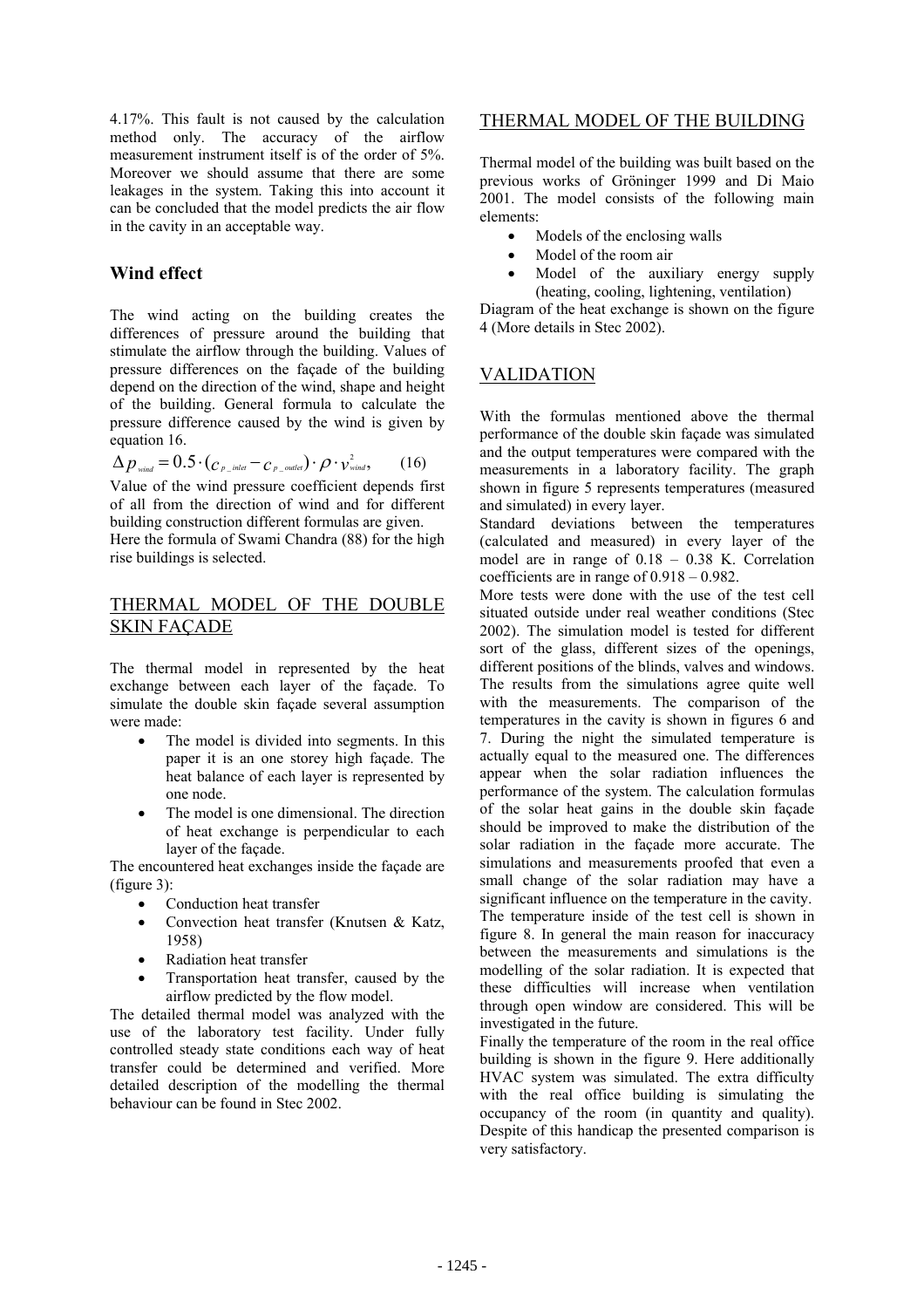#### CONCLUSIONS

In general the results of the simulations reflect the measurements with a satisfactory accuracy. Based on the existing model a sensitivity analysis is carried to establish the influence of different construction aspects on the overall performance of the double skin façade and building behind (Stec, 2002).

In the meantime the improvement of the existing model will proceed. The main reason for the inaccuracy in the simulation model is the distribution of the solar radiation and the modelling of the airflow in a double skin façade under real weather conditions.

The topic of the solar radiation was already analyzed by the number of the researches and this problem may be solved based on the solutions found in literature.

The airflow modelling in the double skin façade and especially through the building is a more complicated task. Here the simplified solution shows to give acceptable results. Nevertheless more research is needed. This concerns especially the following topics:

- The induction of the flow in the double skin façade due to the wind pressure and buoyancy effect under real weather conditions.
- The airflow between the cavity and the interior of the building through the window openings in case a overpressure or under pressure is induced by a mechanical ventilation system.
- The influence of the construction details of the double skin façade on the airflow inside.

The airflow problems related with the double skin facade are currently the main scope of interest for the research group of double skin facades inside of the indoor climate technology at TU Delft.

# ACKNOWLEDGEMENTS

Autors would like to thank to the several companies involved in the project: Novem (financial support), Unica (HVAC installation co.), Rollecate (facades design & construction), Klima Delft (consulting).

#### NOMENCLATURE

- ∆*Ptot* Total pressure difference between inlet and outlet of the cavity.
- ∆*Pstack* Pressure difference caused by Buoyancy (stack) effect.
- ∆*P wind* Pressure difference caused by wind pressure
- $\Delta p_{window}$  Difference in pressure between the cavity and the room
- $A<sub>iyco</sub>$  Area of the cross section of the inlet, valve, cavity or outlet
- $\xi_{ij}$  Flow resistance of the inlet, valve, cavity or outlet.
- $\zeta_{\nu c \max}$  Flow resistance through the valve when closed or through the cavity when the blinds are down
- $\zeta_{\nu}$ <sub>c</sub> <sub>min</sub> Flow resistance through the valve when open or through the cavity when blinds are up.
- $X_{v,b}$  Position of the valve or blinds (0 open-1) closed)
- *Aeff* Area of the effective opening of the window,
- *hw* Height of the window,
- $b_w$  Width of the window,
- $\varphi$  Opening angle of the window,
- *Ajunction* Area of the openings between the panels of the second skin.

$$
g = 9.81
$$
 Acceleration due to gravity  $\lfloor m/s^2 \rfloor$ 

- *h* Height of the wall  $\lfloor m \rfloor$
- $\rho$  Air density for a temperature of the air that enters the cavity  $\left[ \frac{kg}{m^3} \right]$ ,
- $\theta$  Temperature outside the model (in the middle of the height)  $\lceil {^o}C \rceil$ ,

$$
\theta_c
$$
 Temperature in the cavities  $\begin{bmatrix} ^{\circ}C \end{bmatrix}$ 

$$
U = \frac{q}{A_i}
$$
 Velocity of the air in the duct  $\left[ m / s \right]$ 

- *q* Airflow in the cavity,  $\left\lceil \frac{m^3}{s} \right\rceil$
- *A<sub>i</sub>* Area of the cross section of the duct,  $\lceil m^2 \rceil$
- $c_{p\_inter}$  Wind pressure coefficient for the inlet of the air.
- $c_{p\_outlet}$  Wind pressure coefficient for the outlet of the air.
- $v_{wind}$  Wind velocity (m/s),

# REFERENCES

Di Maio F. (2001). Integration of double facades and ventilation systems in buildings. PhD Thesis. TU Delft/Palermo.

Koch P. (2001). Comparison and choice of pressure loss coefficients,  $\zeta$  for ductwork components.

Building Services Engineering Research &

Technology, Volume 22, p167.

Paassen A.H.C. van, Liem S.H., Gröninger B. (1998). Control of the night cooling with natural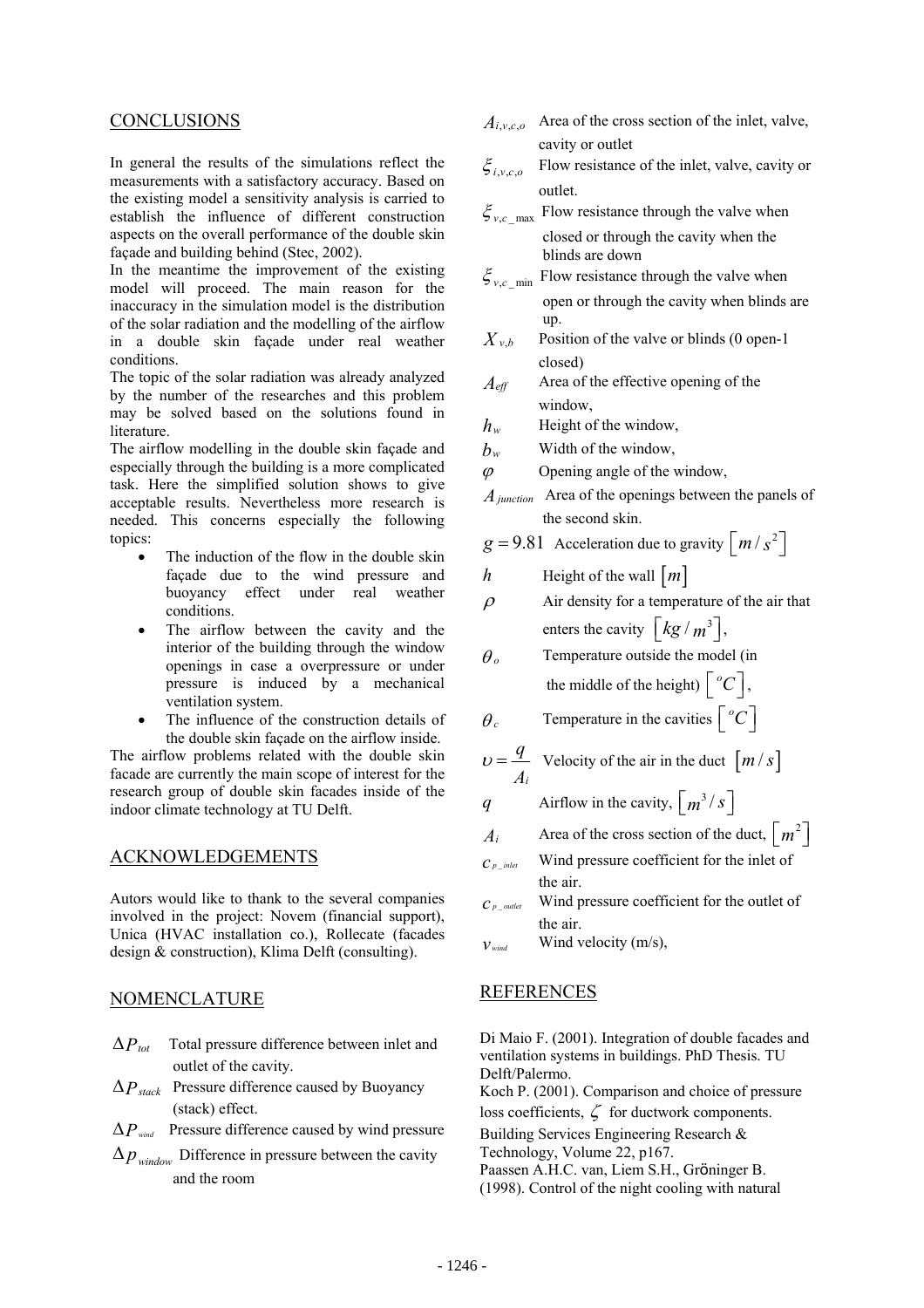ventilation. 19<sup>th</sup> Annual AIVC Conference in Oslo, Norway 28 – 30.09.98.

Paassen A.H.C. van & Stec W. (2001). Controlled double facades and HVAC. Clima 2000 – Napoli 2001, Italy

Paassen A.H.C van & Voorden M. van der (2000). Development of simplified tools for evaluation energy performance of double facades. International building physics conference. TU Eindhoven, The Netherlands p347-355.

Paassen, A.H.C. van, P.J.M. van Galen. Rules for cooling through motorized vent windows. IN: Book of Abstracts of the 19th International Congress of Refrigeration, Den Haag 20-25 aug. 1995. Uitgever: Stichting 19th International Congress of Refrigeration, Delft. 1995, pp 314.



*Figure 1. Diagram of flow exchange In the model of the double skin facade* 

Recknagel, Sprenger, Honmann, Schramek. (1994), "Heating and Air-conditioning", Handbook 1994/1995.

Stec W. & Paassen A.H.C. van (2002). Double skin façade as a part of the HVAC system. Report KK-322 TU Delft.

Stec W. & van Paassen A.H.C. (2002). Validation of the simulation model of the double skin facade. ABT2002 Hong Kong 2002, SAR China

Swami M.V. and Chandra S. (1988). Correlations for pressure distribution on buildings and calculations of natural ventilation flow. ASHRAE Transactions, Volume 94.



*Figure 2. Total airflow through the model of the double skin façade*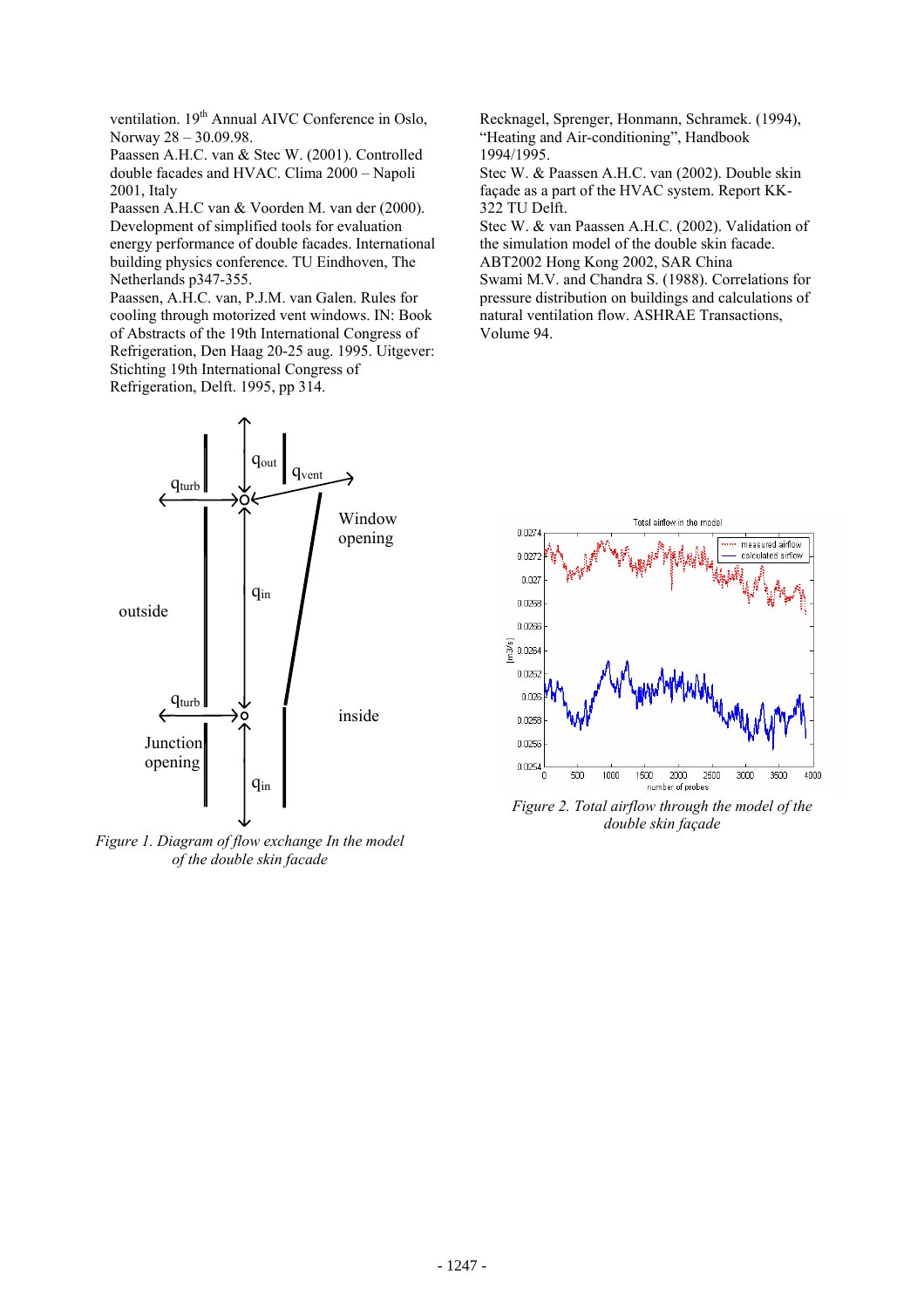

*Figure 3 . Network of heat exchange In the structure of the double skin facade*



*Figure 4. Diagram of the heat exchange between the air and the walls*